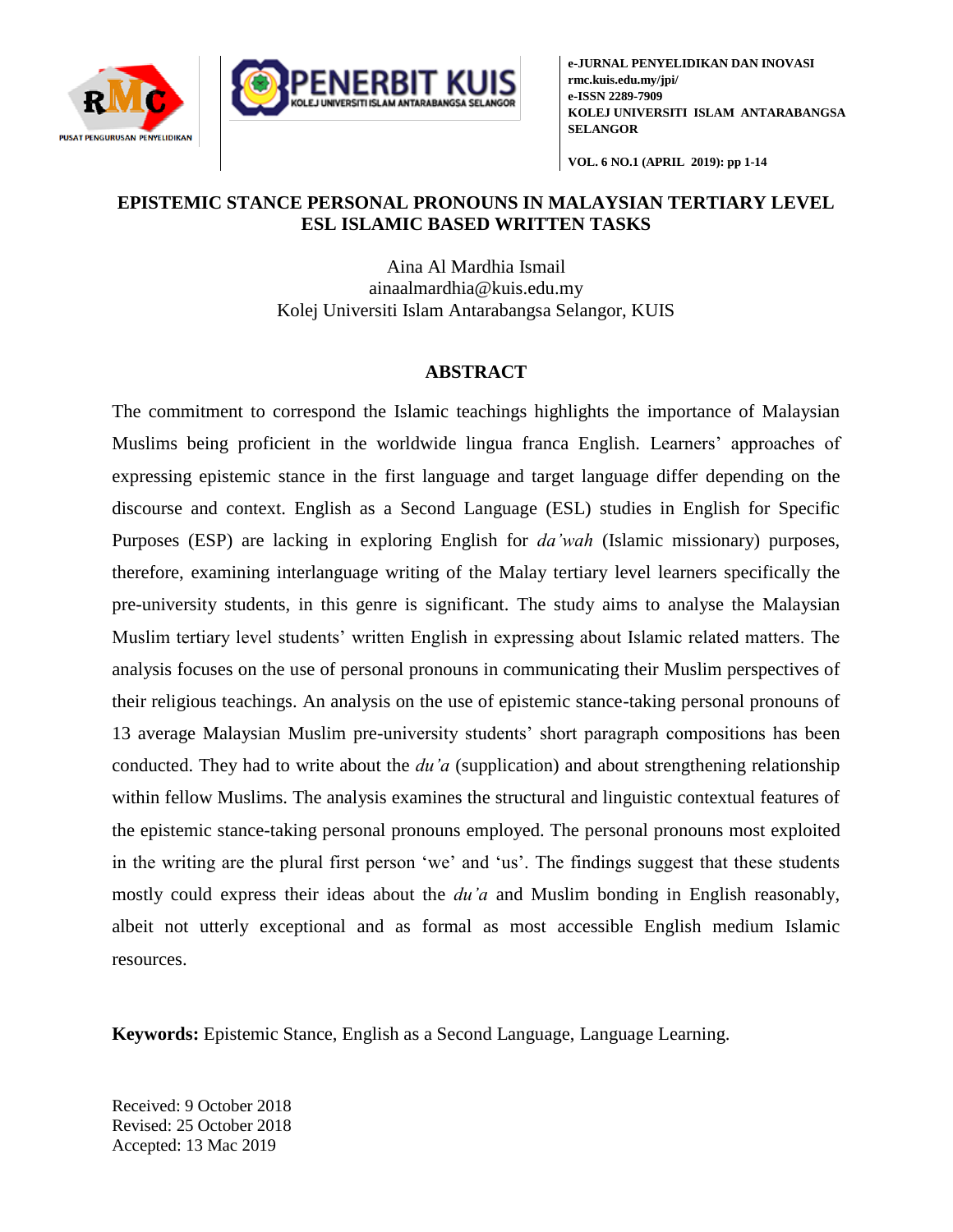### **1.0 INTRODUCTION**

English is currently the most used lingua franca worldwide. Islam promotes that this religion is for everyone globally. As Muslims are obligated to spread the Islamic teachings to everyone including themselves, using English as the medium is crucial in catering to the most global language variety used. In Malaysia as of May 2017, the current Muslim population is 61.3% ("Population of Malaysia 2017," 2017). With the Malaysian government education system having English subjects compulsory from primary to high school, most of these Muslim Malaysians have been exposed to English as a second language (ESL) lessons if they attended the government schools. The current English for specific purposes landscape mainly focuses on English for business communication, English for engineering, and English for medical purposes. In Malaysian higher learning institutions, most pre-university courses offer English proficiency subjects, since English is the medium of instruction. It is noted that using English to explain about Islamic related matters is not only restricted to matters of creed and metaphysics, but also about daily routine matters in life. Relating to this daily interactional social skills used, there is a need to focus on Islamic related matters in English proficiency lessons in specifically Islamic based learning contexts. In previous English for specific purposes studies, less have focused on analysing the discourses of English for Islamic matters or Islamic sciences. Related studies have generally focused on the challenges of teaching English in Islamic related contexts (Ahmad et al, 2014; Hidayati, 2016; Kusuma, 2017; Nashruddin, 2015). In this regard, the aspect of analysing the productive skills of the ESL students has to be explored further in detail in the context of Islam and multilingual societies.

The use of personal pronouns between different language systems may not be similar. In Bahasa Malaysia for example, in formal written genres, the first person singular pronouns 'saya', 'aku', and 'ku' are hardly ever used, whereas in the English medium especially American English, this use is acceptable. According to Feit and Capone (2013), in English generally the pronoun 'I' is used to express thoughts that the interlocutors have about themselves in relating to their surroundings and context. Besides that, the variety forms of second person pronouns in Bahasa Malaysia, 'kamu', 'awak', 'anda', 'engkau','kalian','kau', and 'mu'; as opposed to the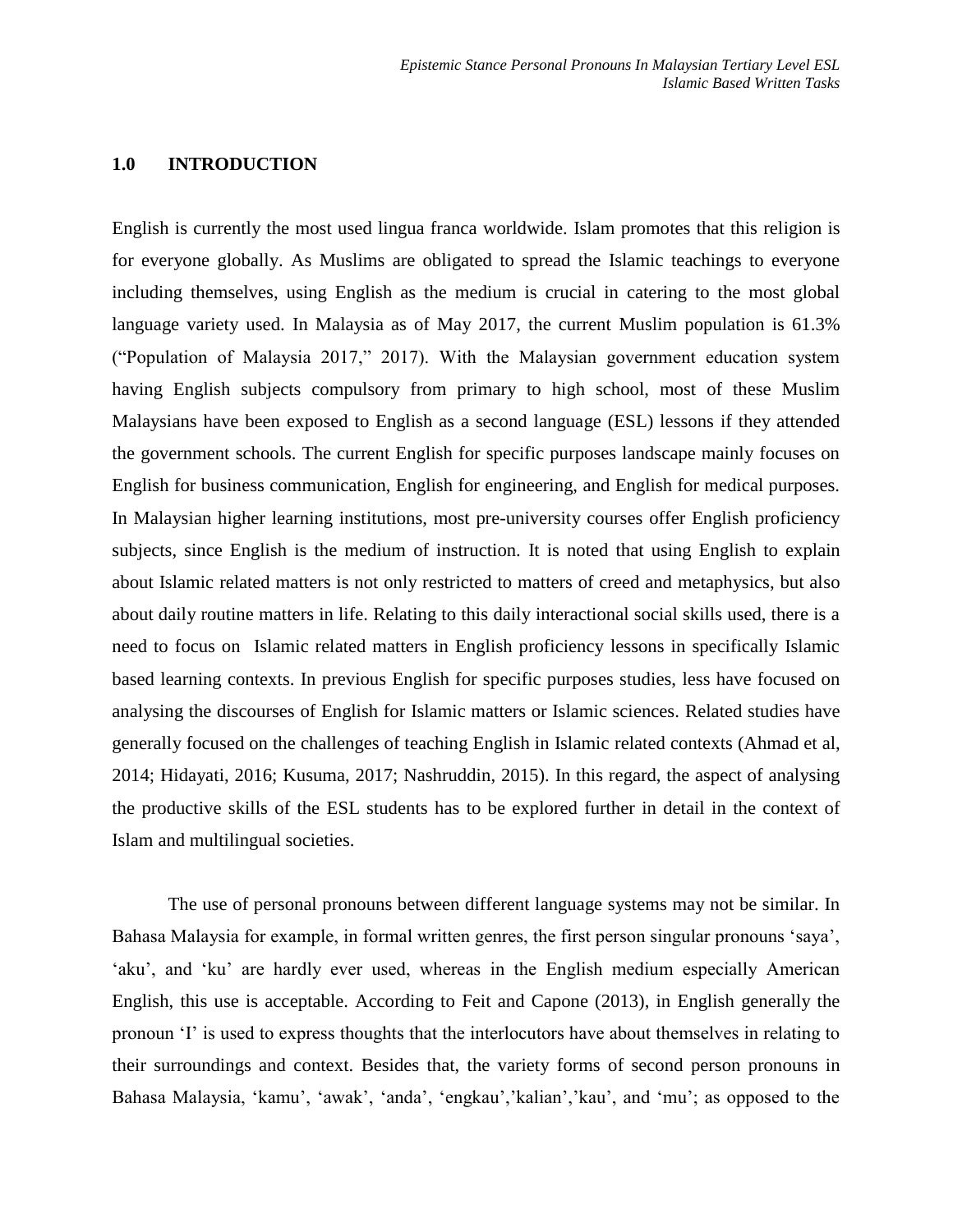English 'you', highlights an apparent discrepancy. Associating to the nature of the native language and the target language is also to be considered in analysing the language learners' linguistic performance. Generally, unlike English, Bahasa Malaysia personal pronouns are not gender or subject-object bounded and some pronouns are pragmatically used in specific contexts (Norizah & Hasbi, 2005). Table 1 addresses the English and Bahasa Malaysia personal pronouns in broad-spectrum:

| <b>NUMBER</b> | <b>PERSON</b> | <b>GENDER</b>          | <b>ENGLISH</b>                    |               | <b>BAHASA MALAYSIA</b>                                        |                                     |
|---------------|---------------|------------------------|-----------------------------------|---------------|---------------------------------------------------------------|-------------------------------------|
|               |               |                        | <b>SUBJECT</b>                    | <b>OBJECT</b> | <b>SUBJECT</b>                                                | <b>OBJECT</b>                       |
| Singular      | First         | Male/Female            | I                                 | Me            | Saya / Aku /                                                  | Saya / Aku /                        |
|               |               |                        |                                   |               | Ku                                                            | Ku                                  |
|               |               |                        | <b>Possessive Pronoun:</b> Mine   |               | <b>Possessive Pronoun:</b><br>(kepunyaan) Saya / Aku / Ku     |                                     |
|               |               |                        |                                   |               |                                                               |                                     |
|               | Second        | Male/Female            | You                               | You           | Anda / Awak /<br>Kamu / Kau                                   | Anda / Awak /<br>Kamu / Kau /<br>Mu |
|               |               |                        | <b>Possessive Pronoun: Yours</b>  |               | <b>Possessive Pronoun:</b>                                    |                                     |
|               |               |                        |                                   |               | (kepunyaan) Anda / Awak /<br>Kamu / Kau / Mu                  |                                     |
|               | Third         | Male                   | He                                | Him           | Dia / Beliau                                                  | Dia / Beliau                        |
|               |               |                        | <b>Possessive Pronoun: His</b>    |               | <b>Possessive Pronoun:</b>                                    |                                     |
|               |               |                        |                                   |               | (kepunyaan) Dia / Beliau                                      |                                     |
|               |               | Female                 | She                               | Her           | Dia / Beliau                                                  | Dia / Beliau                        |
|               |               |                        | <b>Possessive Pronoun: Hers</b>   |               | <b>Possessive Pronoun:</b>                                    |                                     |
|               |               |                        |                                   |               | (kepunyaan) Dia / Beliau                                      |                                     |
|               |               | Neuter                 | It                                | It            | Ia                                                            | Iа                                  |
|               |               |                        | <b>Possessive Pronoun: -</b>      |               | <b>Possessive Pronoun:</b><br>(kepunyaan) Ia                  |                                     |
| Plural        | First         | Male/Female            | We                                | Us            | Kami/Kita/<br>Kitaorang                                       | Kami/Kita/<br>Kitaorang             |
|               |               |                        | <b>Possessive Pronoun: Ours</b>   |               | <b>Possessive Pronoun:</b>                                    |                                     |
|               |               |                        |                                   |               | (kepunyaan) Kami/ Kita/                                       |                                     |
|               |               |                        |                                   |               | Kitaorang                                                     |                                     |
|               | Second        | Male/Female            | You                               | You           | Kamu / Kalian                                                 | Kamu / Kalian                       |
|               |               |                        |                                   |               | / Kau orang                                                   | / Kau orang                         |
|               |               |                        | <b>Possessive Pronoun: Yours</b>  |               | <b>Possessive Pronoun:</b><br>(kepunyaan) Kamu / Kalian / Kau |                                     |
|               |               |                        |                                   |               | orang                                                         |                                     |
|               | Third         | Male/Female/<br>Neuter | They                              | Them          | Mereka                                                        | Mereka                              |
|               |               |                        | <b>Possessive Pronoun: Theirs</b> |               | <b>Possessive Pronoun:</b>                                    |                                     |
|               |               |                        |                                   |               | (kepunyaan) Mereka                                            |                                     |

Table 1: English and Bahasa Malaysia Personal Pronouns.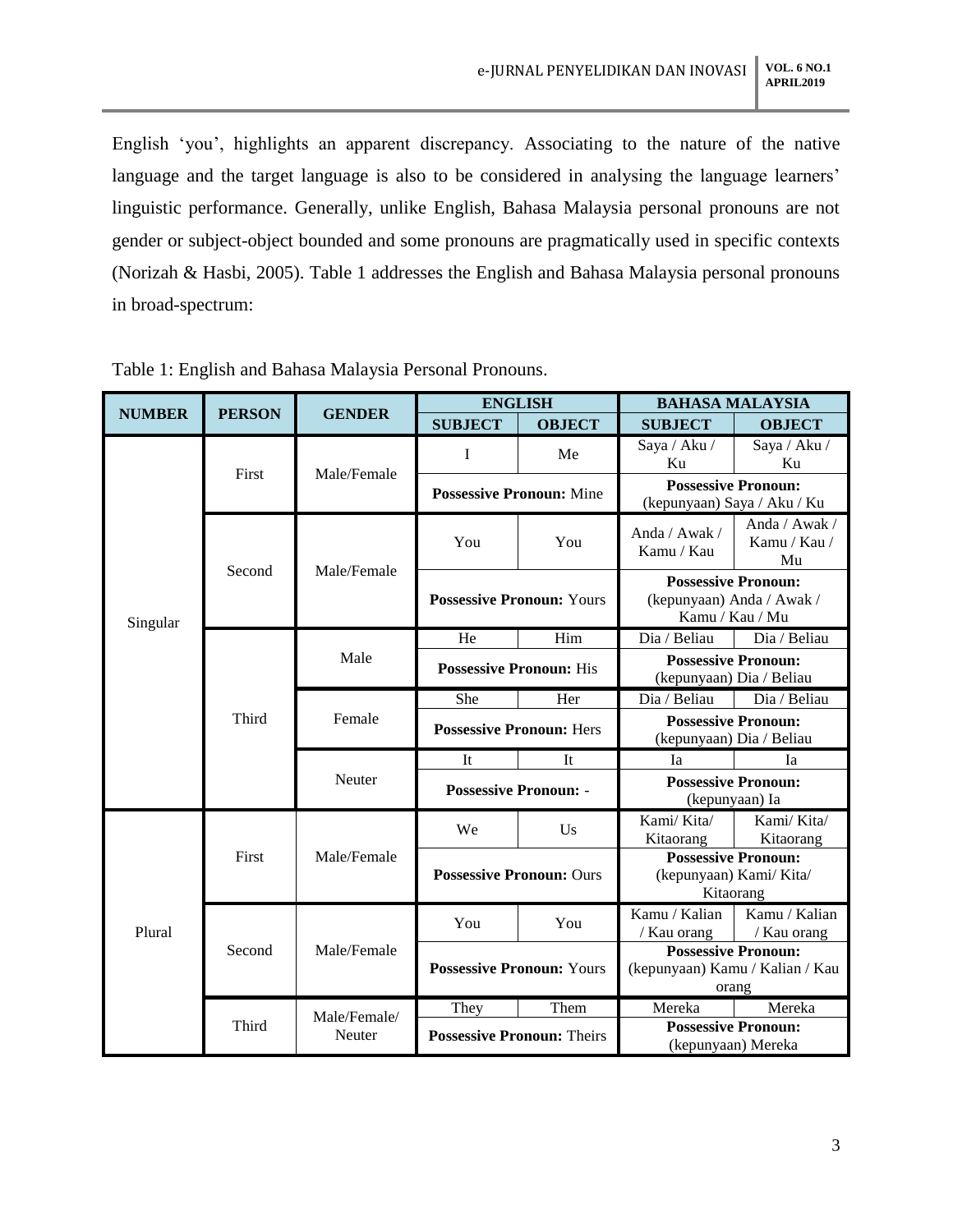Epistemic Stance refers to the process of speaker's or writer's proposition positioning of the message delivered to the receiver. Kärkkäinen (2003), mentioned that in defining epistemic stance, the notion of epistemic modality and *evidentially* is arguably complicated to explain. This is related to the issue of the level of the interlocutor's certainty of the proposition claimed. In this matter, besides the reliability of background knowledge, epistemic linguistic modality functions as a marker of evidence to reinforce the stance of the stance-taker. In academic writing, Hyland and Tse (2004) termed the epistemic stance markers as self-mentions which draw attention to the writer.

The objective of this study was to identify and explain Malaysian pre-university ESL learners' usage of personal pronouns in expressing their views in Islamic related matters. The lexical and grammatical errors of the participants' compositions were however not the scope of the analysis. The study aimed to answer the following research questions: 1) what are the personal pronouns used by the Malaysian pre-university ESL learners to express their Islamic related ideas? 2) what are the syntactical patterns of the personal pronoun usages identified?

### **2.0 EPISTEMIC STANCE-TAKING AND DISCOURSE ANALYSIS**

Recent studies focusing on epistemic modality have included comparisons between different languages in their epistemic stance markers and epistemic stance-taking in different discourses. Analysis of epistemic stance expressions on university lectures and on web-mediated genre of TED (Technology, Entertainment, Design) talks showed high percentage of the first person pronoun 'I' usage in the corpora (Caliendo & Compagnone, 2014). Compared to written discourse, this occurrence of 'I' usage has been apparently evident. Past studies of epistemic stance in written communication also have included comparisons of stance expressions in beginner and advanced academic writing (Aull & Lancaster, 2014) and English learners' use of hedges in expressing arguments in their writing (Yüksel & Kavanoz, 2015).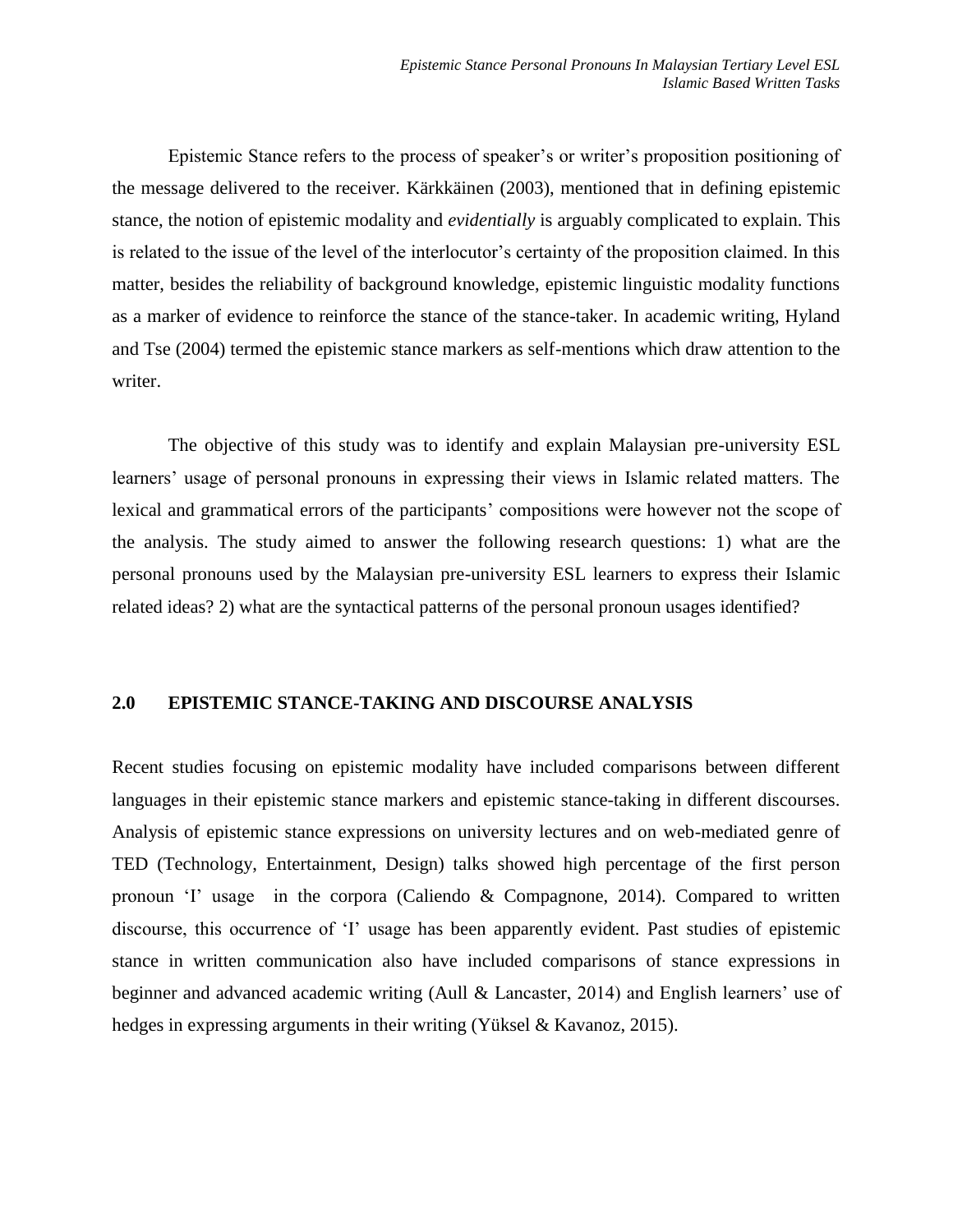In scientific writing, Salzar et al. (2013) found that for both English and Spanish written discourse, less authority has been present in explaining scientific procedures in medical papers, while on the other hand, in mathematical explanation authors have tended to demonstrate more use of personal pronouns in guiding readers to logical mathematical explanation. Applying the systemic functional approach, Yang et al. (2015), analysed epistemic modality forms and functions in medical research articles. The study analysed English medical articles, claiming that stance orientation of the writers has been mainly provisional, restrained and factual.

Harrington and Pérez-Leroux (2016), analysed the subjunctive and subject pronoun realization in the Spanish norm of expressing 'I don't believe'. The study claimed that the use of this epistemic marker in Spanish depends on the pragmatic context. This study however only focused only on one group of speakers; the educated urban Hispanic community across the world. Sociolinguistically, range of other groups of Hispanic speaking community and second language learners could also be focused. Wulff et al. (2014), mentioned that they found less recurrence of using first person pronoun to indicate epistemic stance among German learners compared to the Spanish learners of English. They indicated that the L1 system of the L2 learners signifies an influence in second language pragmatic competence. Kranich (2016) particularly studied pragmatics and translation between English and German concentrating on epistemic modality and communicative styles. In relating to the bilingual background of the Malaysian Muslim ESL learners, it is also important to further delve in the area of translation studies in researching the pragmatics of epistemic modality between Bahasa Malaysia and English.

#### **3.0 METHODOLOGY**

This paper adapted the qualitative framework approach in analysing the written discourse of 13 average Malaysian Islamic pre-university students who were majoring in Islamic Studies. During the conduct of the study, these 18 to 19 year-old students were currently in their first semester. The participants of the study have been exposed to English as a second language officially for more than 10 years. Their English proficiency level during the study has been within the A2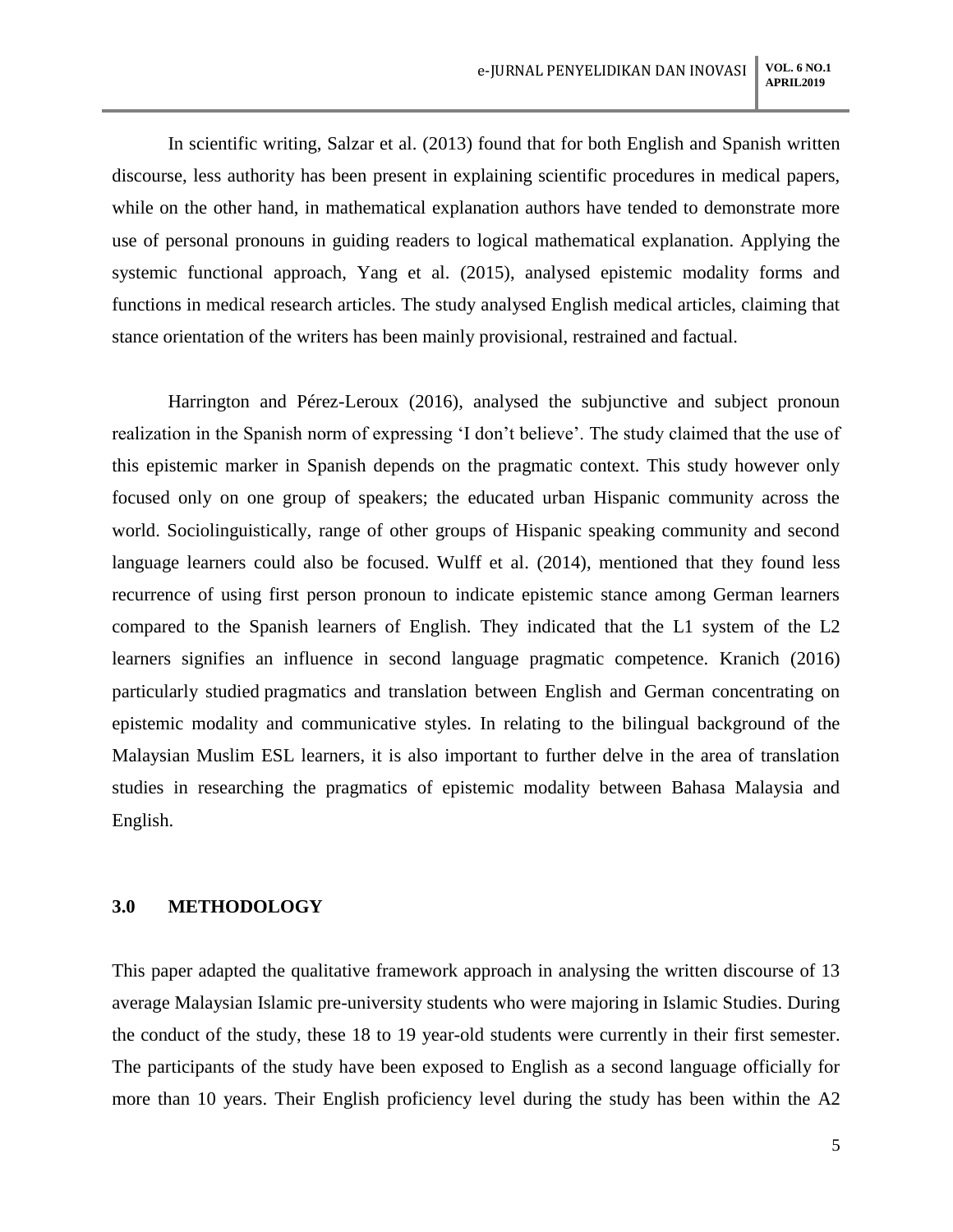CEFR scale. Their native language has been Bahasa Malaysia, however the specific Malay variety varies from the Northern Malay dialect to the Kelantanese and Terengganu Malay dialect. All of the Muslim participants have been educated in Islamic high schools before pursuing their pre-university studies. Besides English proficiency subject, they have enrolled in other core Islamic studies subjects and Arabic proficiency in Arabic, and Introduction to Computer subject in English. Even though the learning institution's medium languages of teaching and learning have been English and Arabic, Bahasa Malaysia has also been used in class since most of the discourse participants during the study were Malays, or at least could understand Bahasa Malaysia.

The participants were instructed to write paragraph elaborations on Islamic related matters in English. The topics of the short paragraph elaboration were 1) Muslims should always perform the *Do'a* (supplication) to Allah s.w.t. and 2) Islam encourages Muslims to strengthen their bond and relationship with fellow Muslims. The analysis focused on identifying and quantifying the use of personal pronouns. The identified excerpts of the types of personal pronoun usage were then analysed further in structure and semantically. The validity of this qualitative written discourse analysis was fortified via the Wordsmith corpus analysis tool.

# **4.0 FIRST PERSON SINGULAR PRONOUNS VS. FIRST PERSON PLURAL PRONOUNS**

The analysis of the study focused on specifically English personal pronouns used in the compositions of the Malaysian Islamic pre-university ESL learners. The personal pronouns categorised were; first person singular pronouns (I, me, mine), first person plural pronouns (we, us, ours ), second person singular and plural pronouns (you, yours), third person singular pronouns (he, him, his, she, her, hers, it) and third person plural pronouns (they, them, theirs). The results in percentage by category as shown in Diagram 1, illustrate that the most applied personal pronoun is the first person plural pronoun 56%, the third person plural pronoun coming next by 21%, then the third person singular pronoun by 18%, subsequently the second person pronoun 4%, and the least 1% is the first person singular pronoun. Supplementary details of each pronoun usage percentage are illustrated in Diagram 2.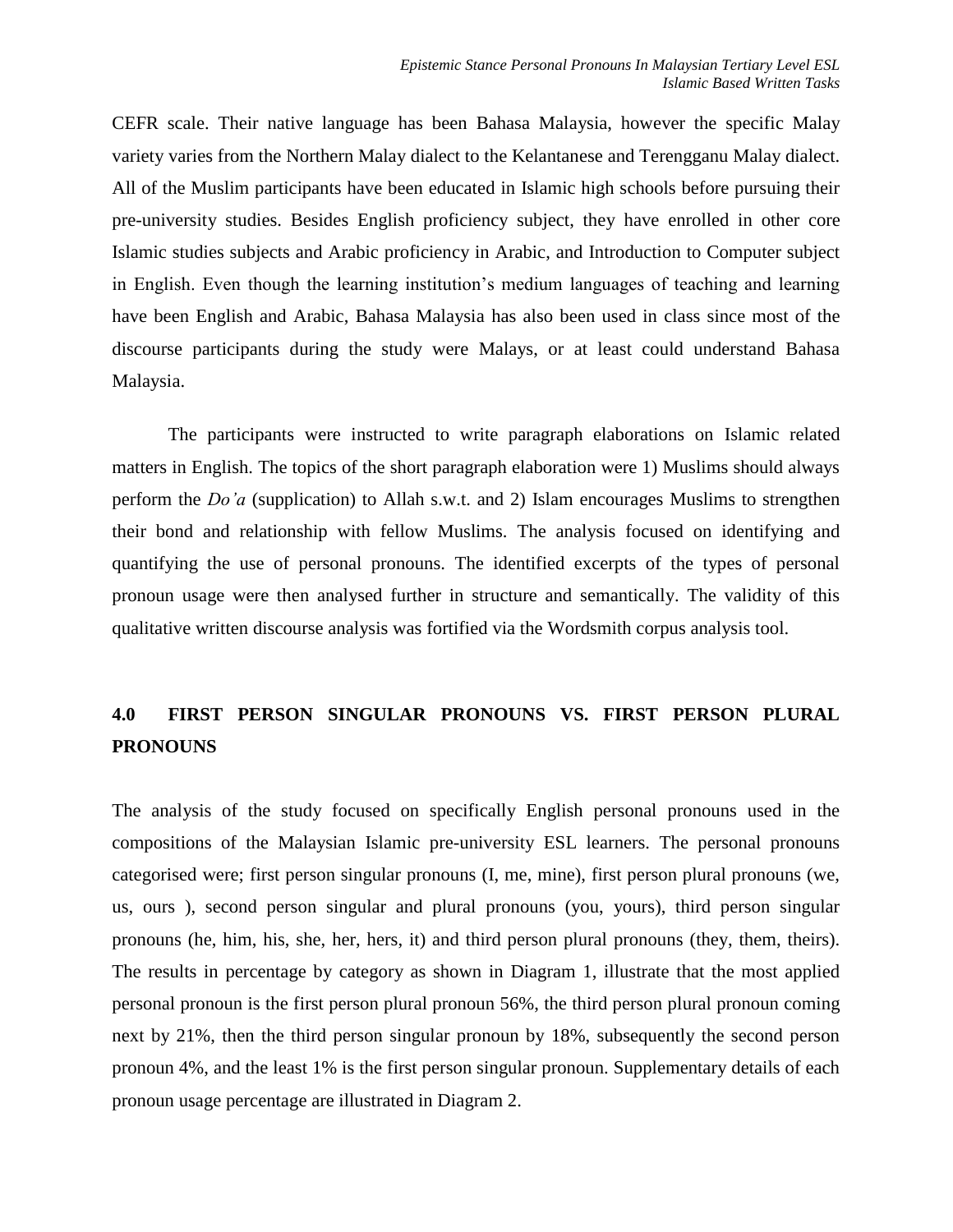

Diagram 1: Percentage of Personal Pronoun Usages by Category.



Diagram 2: Percentage of Personal Pronoun Usages.

In Yüksel and Kavanoz (2015), Turkish ESL students displayed high use of hedges in expressing their ideas in academic writing style. The L2 students' high use of hedges reflected their mitigating style, which has been identified similar to the native speakers of English. Hedges were used in their academic writing to appear less offensive. Relating to this study, the high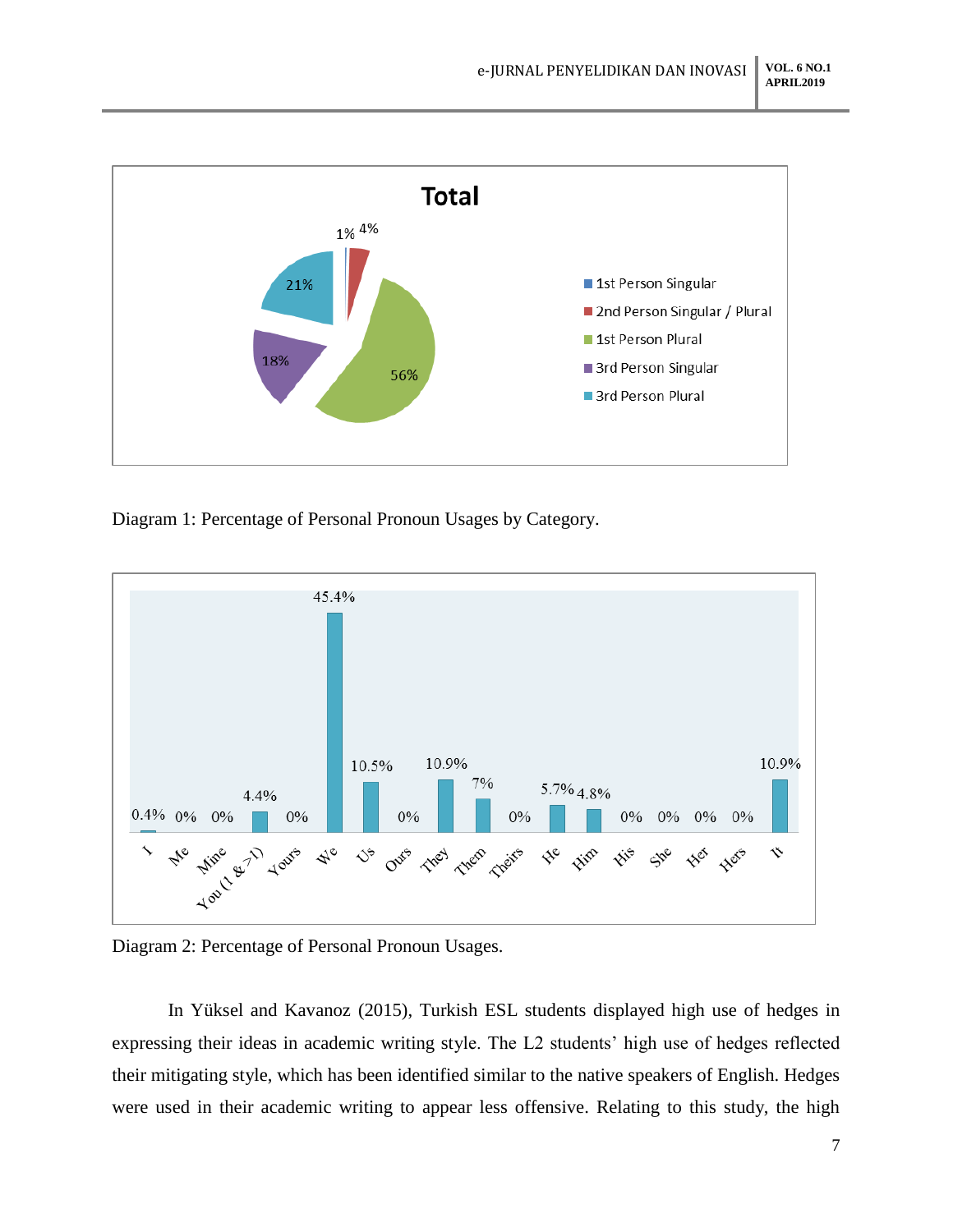usage of the first person plural personal pronouns in the participants' writings may be pragmatically related to the context of the discourse. The Malay Muslim ESL participants had to express a subject matter which has been simultaneously personal and universal to them. This choice of epistemic modality has not reflected less confidence in asserting their stance, but rather the first person plural personal pronouns were opted to reflect ideas that were to be universally common and collective. From the findings, it is indicated that the authority of the writer and the reader was intended to be shared; unlike in scientific writing where writers display less authority (Salzar et al. (2013).

# **5.0 SYNTACTICAL PATTERNS OF PERSONAL PRONOUNS IN STANCE EXPRESSIONS**

As mentioned by Caliendo and Compagnone (2014), the use of the first pronoun 'I' in written discourse compared to spoken discourse has been exceedingly meagre. The 1% first pronoun usage of the participants in this study confirms this statement, precisely not just applicable to the native speakers of English, but also to the second language speakers of English. The most used first person plural pronouns indicate that the participants included themselves as part of the receiver of the written message. This is corresponding to the fact that the participants were aware that they are also Muslims, and the written information was also intended towards them too. This usage in addition indicates audacity of the participants in reflecting confidence in their views shared. From the analysis, the following excerpt is the only exemplar of the usage of 'I':

**Excerpt 1:** *Islam encourages Muslims to strengthen their bond and relationship with fellow Muslims.*(topic sentence is provided by the researcher) Yes, **I** support that statement because in al-Quran has mentioned about to strengthen their bond and also relationship with fellow Muslims.

In this usage of 'I', it is preceded by the affirmative 'yes' and followed by the transitive verb 'support'. This indicates the reinforcement of the stance-taker in proclaiming the message intended. To further indicate this stance, the participant justified the claim of agreement by referring intertextually to the Quran.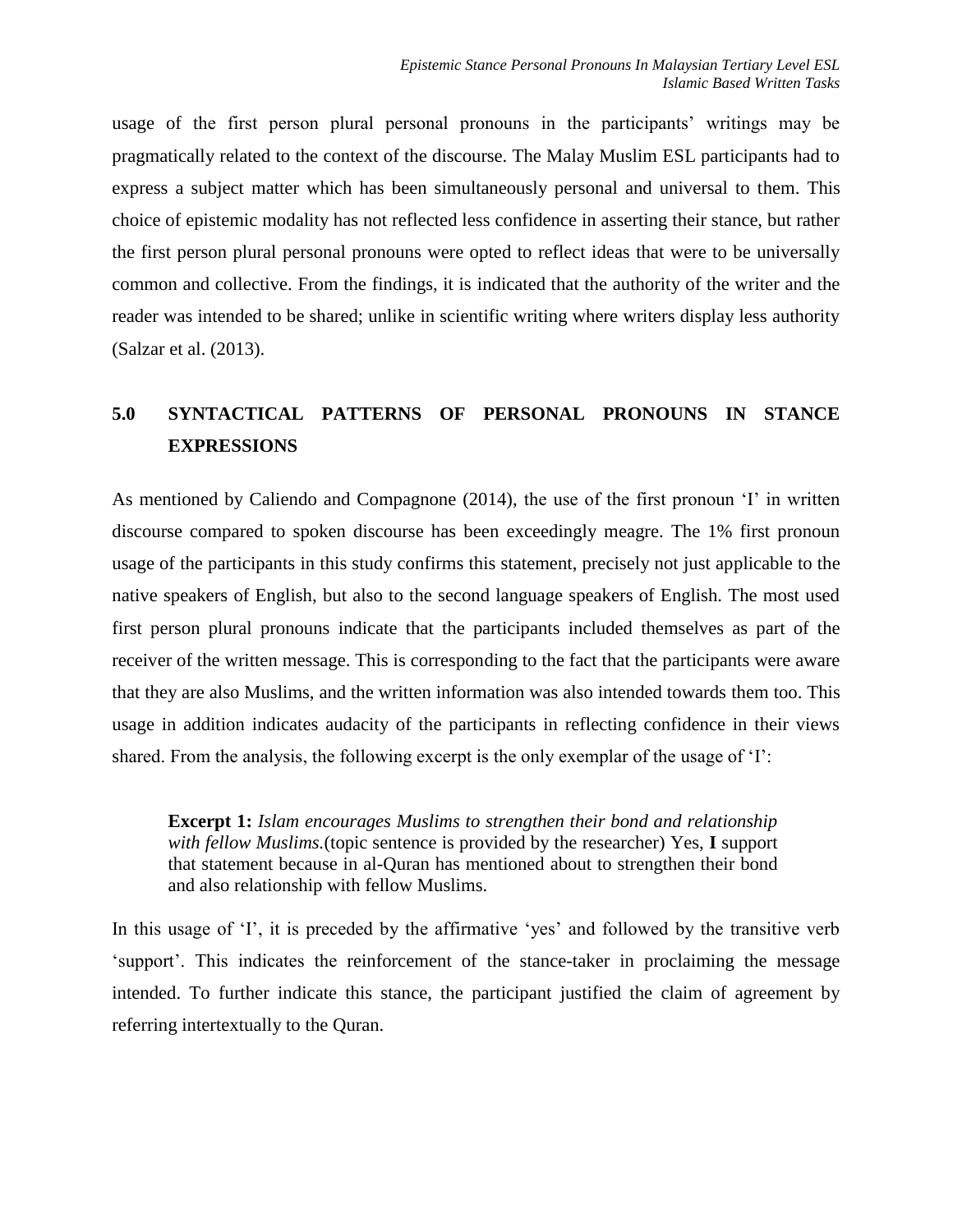The highest pronoun usages identified in the analysis categorised under the first plural pronoun is the subject pronoun 'we' (45.4%) and 'us' (10.5%). Most of the structure of using 'we' come in the form of having verb phrases recommending certain actions related to subject matter of discussion. The object pronoun 'us' is also used accordingly to indicate the interlocutor's presence in the context of the sentence. The following extracts from different participants reflect this subject pronoun 'we' + directive verb phrases:

**Excerpt 2:** furthermore, we can support them with helped us with anything types. **Excerpt 3: We** need to respect each other so that **we** can also avoid misunderstand, disagreement and any other negative vibes between us. **Excerpt 4:** Moreover, **we** should always perform the Do'a to Allah because when **we** are in negligent so that invoke Do'a to Allah to bring us to the right path and also do the 'Taubat'. **Excerpt 5:** When **we** have many problem and reach one day **we** feel like nobody can solve it, the solution is **we** should perform the do'a but before it prayer first.

It is noted that several Noun Phrase (NP) 'we' instances identified in the analysis are subsequently followed by directive Verb Phrases (VP) in the form of modal verb + main verb as in:

**we** can support :  $NP$  (we) +  $VP$  (can + support) **we** can also avoid : NP (we) + VP (can + avoid) **we** should always perform :  $NP$  (we) +  $VP$  (should + perform)

The participants' use of 'can' and 'should' modal verbs to suggest their point indicates compelling degree of confidence in their proposition. In the use of hedges in academic writing, native speakers of English also tend to prefer modal verbs the most (Yüksel and Kavanoz, 2015). This indicates that the participants' use of hedges in providing their advice is similar to the native speakers of English.

The findings suggested that the third person plural pronouns were employed to refer to the others, mostly referring to Muslims in general. Prior to the use of the pronouns, the noun referred to is mentioned as in these extracts:

**Excerpt 6:** As a conclusion, as a good muslim, everything **they** do, anything **they** want, whatever **they** hope, we must back to Allah and always perform ou Do'a to Allah.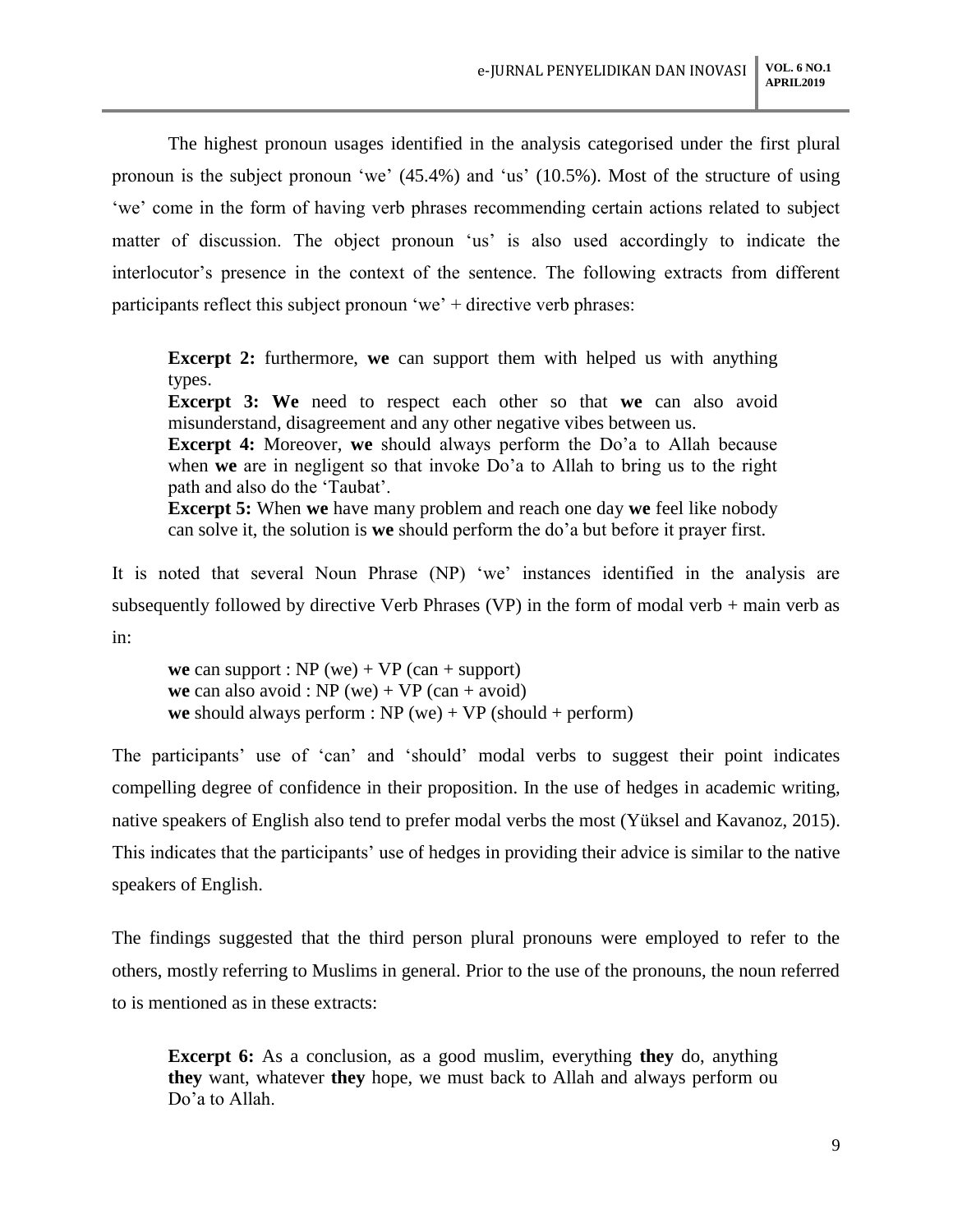**Excerpt 7:** So that, when Muslims's bond are strong, **they** can together fight with non-Muslims wherever **they** live or wherever **they** go.

**Excerpt 8:** Anyway, Muslims always forget their creator till they full of pride to pray Do'a to their Creator. But, still the Creator still gives **them** leisure in the universe.

**Excerpt 9:** We must know relationship between muslim can help another muslim when **they** in difficult. Besides, Islam encourages muslim to strengthen their bond and relationship with fellow muslims because **they** do not inimreal or unfriendly with the other.

Pragmatically, this usage is parallel to the Bahasa Malaysia linguistic system except for the subject and object pronouns 'they' and 'them' which are both 'mereka' in Bahasa Malaysia. The participants' usages do not illustrate any impediment of their target language. This is the same for their use of the third person singular pronouns, where in Bahasa Malaysia there is no gender base for the pronoun 'dia' for 'he', 'him', 'she', and 'her'. There were no usages of the female third person singular pronouns in the analysis, but only masculine. Islam highlights that God is not anything similar to His creations, which means that God is gender-free. However, it is a conventional practice to refer to God as 'He' or 'Him' in the English translation of the Holy Quran. The participants' use of 'He' and 'Him' were all identified to refer to Allah or God.

**Excerpt 10:** *Muslims should always perform the Do'a (supplication) to Allah SWT* (topic sentence is provided by the researcher) because **He** is everything to us. **He** is king in this world and **He** can do anything what **He** want. **He** can give and take back what **He** want and **He** know what is the best to us.

The remaining 10.9% of third person singular pronouns used is the pronoun 'it'. Most of the usages refer to the subject matter of the paragraph elaborated or to any ideas mentioned in the context of the sentence.

**Excerpt 11:** It is because the Do'a to Allah is very important for Muslims.

However there are instances of using 'its' instead of 'it is' in the analysis of the participants' compositions. This nonetheless could not be generalized as their overall pattern of using 'it'.

The use of 'you' which is a diminutive portion of percentage in the analysis was contributed majorly (70%) by one participant. The following extracts were written by the same participant: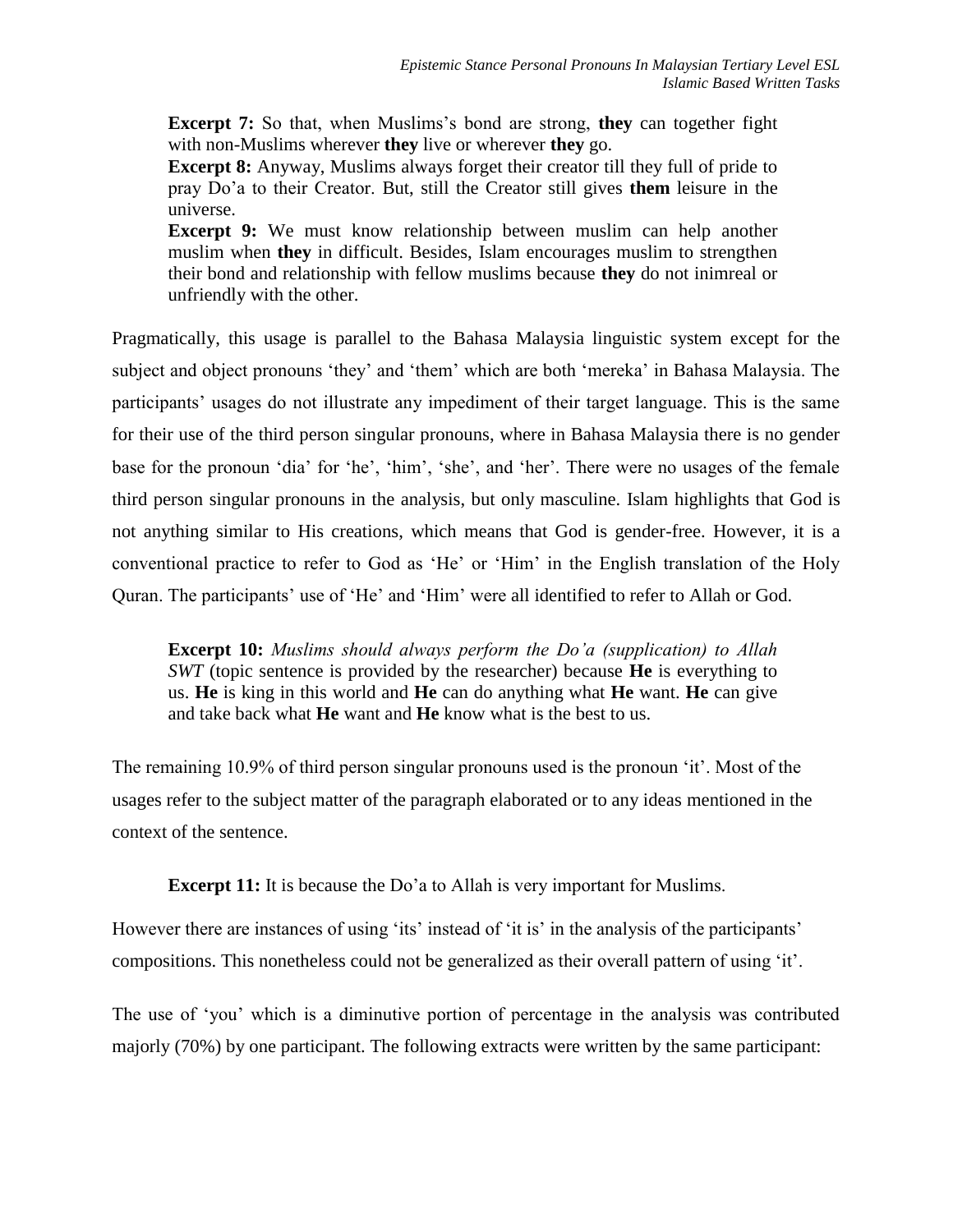**Excerpt 12:** Never give up and upset what happen to **you**, remember Allah always with **you** and **you** are never alone when people not be around with **you**. **Excerpt 13:** Second, **you** have to be honest in any situation or person. To strengthen their bond and relationship with fellow Muslims **you** have to be honest although is hurt because try not lies something. Then, usual to communicate each other for not be misunderstanding or else. Communicate is important too in any relationship because from that we know each other and can improve our relationship and bond. Lastly, we have to practice and complate to each other for long relationship. Never give up when **you** are in problem, keep calm and solve the problem.

This choice signifies that the participant's style of writing is directed to the readers or receivers in a straightforward manner. However, the use of 'you' can also indicate that the sender is also addressing to himself or herself. This again signifies that the participants' epistemic proposition is communicated in an inclusive manner where the sender is also the receiver of the intended message.

#### **6.0 CONCLUSION**

From the overall analysis of the study, it is construed that the Malaysian pre-university ESL learners exhibit usage patterns of epistemic stance-taking personal pronouns that are not excessively dissimilar to the native speakers in their writing. This is justified by the proper pragmatic use of the personal pronouns in the precise context. The high percentage of first person plural pronouns indicate that the participants were attentive that they were writing about subject matters that have been inclusively related to them as Muslims and have been related to the idea of solidarity. In addition to academic and professional genres, this study suggests that ESL lessons in Malaysian higher learning institutions should also include subject matters that are related to the Malaysian Muslim ESL learners' daily context in general. In the Malaysian Muslim context, Islam universally is to be practised anytime, anywhere and by anyone. The idea of including Islamic based matters in ESL lessons is to encourage and promote long-life universal use of English, not just restricted to academic and professional purposes. For in depth continuation of this study, spoken discourse of the same participants on the same topic should be analysed. Comparison of the spoken and written discourse could provide a more detailed explanation on this matter. Further studies on epistemic stance-taking approaches of Malaysian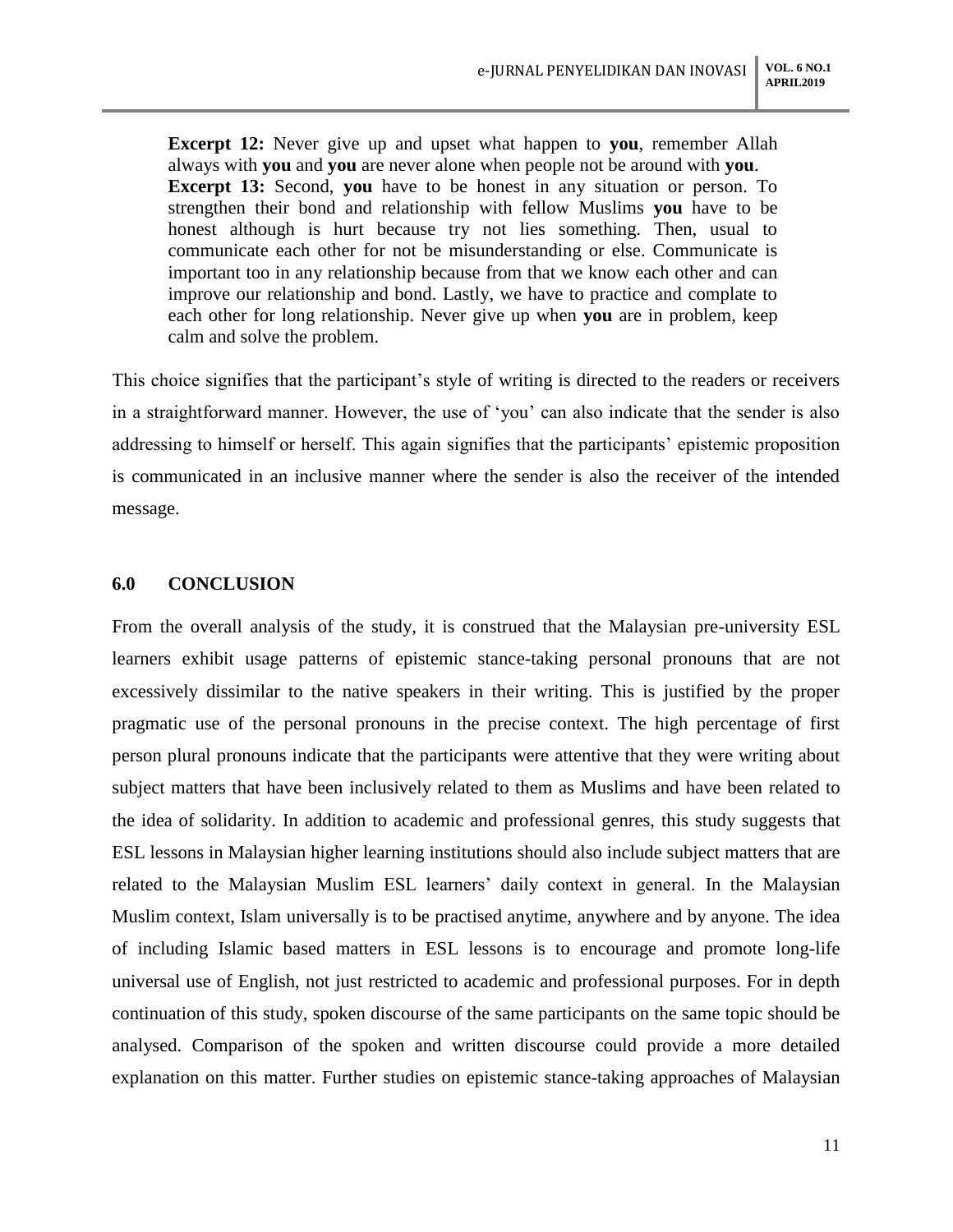Muslim ESL learners should focus on how they express their views about more sensitive issues related to Islam, specifically issues that have varying respective opinions.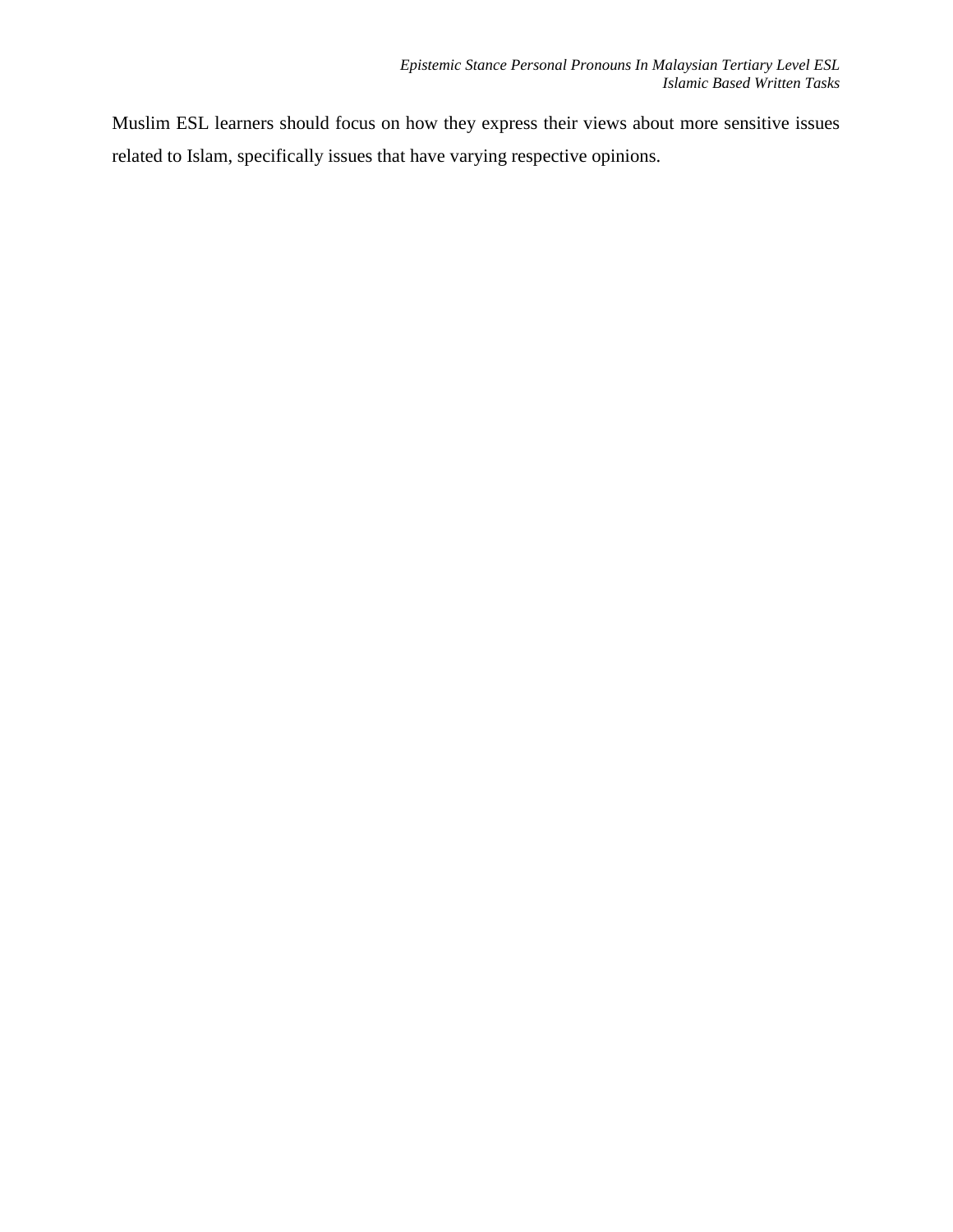#### **REFERENCES**

- Ahmad, I. S., Abdullah, H., & Ghani, M. F. A. (2014). Attitudes and motivation toward learning the English Language among Students from Islamic Education System Background: Exploring the views of teachers. *Journal of Education and Learning (EduLearn)*, 8(3), 195-208.
- Aull, L. L. and Lancaster, Z. (2014). Linguistic markers of stance in early and advanced academic writing: A corpus-based comparison. *Written Communication*, *31*(2), 151- 183.
- Çakır, H. (2016). Native and Non-Native Writers' Use of Stance Adverbs in English Research Article Abstracts. *Open Journal of Modern Linguistics*, 6(02), 85.
- Caliendo, G. and Compagnone, A. (2014). Expressing epistemic stance in University lectures and TED talks: a contrastive corpu-based analysis. *Lingue e Linguaggi*, *11*, 105-122.
- Feit, N. and Capone, A. (2013). *Attitudes de se: Linguistics, epistemology, metaphysics*. California: CSLI Publications.
- Harrington, S and Pérez-Leroux, A. T. (2016). Subjunctive and subject pronoun realization: a study of" no creo que". *Borealis–An International Journal of Hispanic Linguistics*, *5*(1), 87-106.
- Hidayati, T. (2016). English language teaching in Islamic education in Indonesia; challenges and opportunities. *Englisia Journal*, 3(2), 65-82.
- Hyland, K. and Tse, P. (2004). Metadiscourse in academic writing: A reappraisal. *Applied linguistics*, *25*(2), 156-177.
- Kärkkäinen, E. (2003). *Epistemic stance in English conversation: A description of its interactional functions, with a focus on I think* (Vol. 115). John Benjamins Publishing.
- Kranich, S. (2016). *Contrastive Pragmatics and Translation: Evaluation, epistemic modality and communicative styles in English and German* (Vol. 261). John Benjamins Publishing Company.
- Kusuma, L. A. (2017). Islamic-Content-TED Public Speaking as a Source Material for Improving Islamic Student's Communication Skill. *JEES (Journal of English Educators Society)*, 2(2), 75-90.
- Nashruddin, W. (2015). Teaching English as a Foreign Language at" Madrasah Ibtidaiyyah": Facts and Challenges. *Dinamika Ilmu*, 15(1), 67-84.
- Norizah, A. and Hasbi, Y. (2005). *Bertutur Dengan Fasih Speak Malay Fluently*. Selangor. Dawama Sdn. Bhd.
- Oishi, E., & Fetzer, A. (2016). Expositives in discourse. *Journal of Pragmatics*, 96, 49-59.
- Population of Malaysia 2017. (2017, May 31). Retrieved from http://www.livepopulation.com/country/malaysia.html
- Salazar, D., Ventura, A. and Verdaguer, I. (2013). A cross-disciplinary analysis of personal and impersonal features in English and Spanish scientific writing. *Biomedical English: A corpus-based approach*, *56*, 121.
- Wulff, S., Lester, N. and Martinez-Garcia, M. T. (2014). That-variation in German and Spanish L2 English. *Language and Cognition*, *6*(02), 271-299.